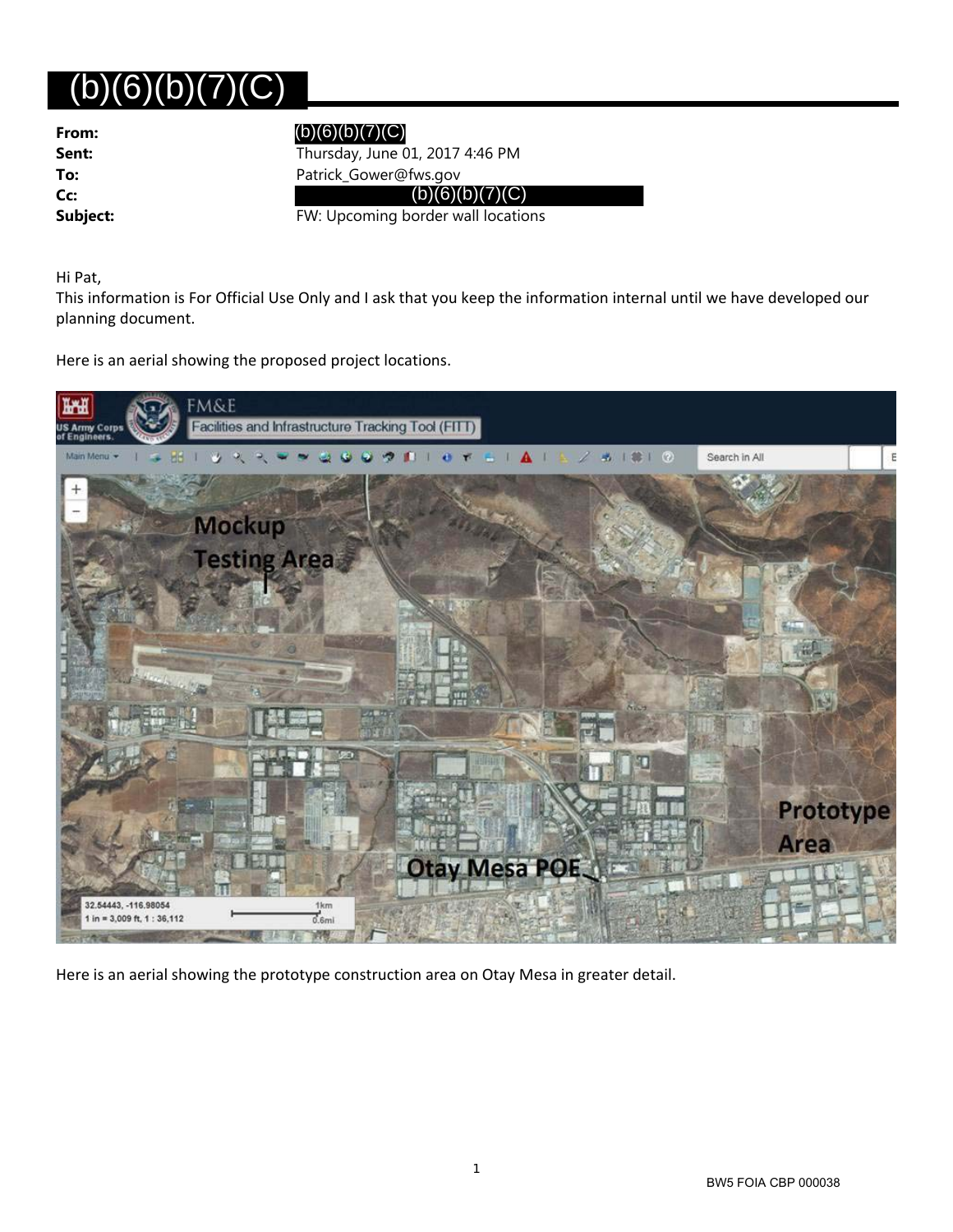

The construction of the prototypes is currently scheduled to occur in September with the testing of the mockups happening at the same time or shortly after in October.

Regards, (b)(6)(b)(7)(

**From:** Gower, Patrick [mailto:patrick\_gower@fws.gov] **Sent:** Wednesday, May 24, 2017 9:30 AM **To:** Cc: Zoutendyk, David <david\_zoutendyk@fws.gov>; Goebel, Karen <karen\_goebel@fws.gov> **Subject:** Re: Upcoming border wall locations  $(b)(6)(b)(7)(C)$ 

Thanks for the information. Can you provide a map of the locations and the anticipated schedule. This will help us to ensure that if further consultation is needed it can be done as effiently as possible.

thx

Patrick Gower

Fish and Wildlife Biologist Carlsbad Fish and Wildlife Office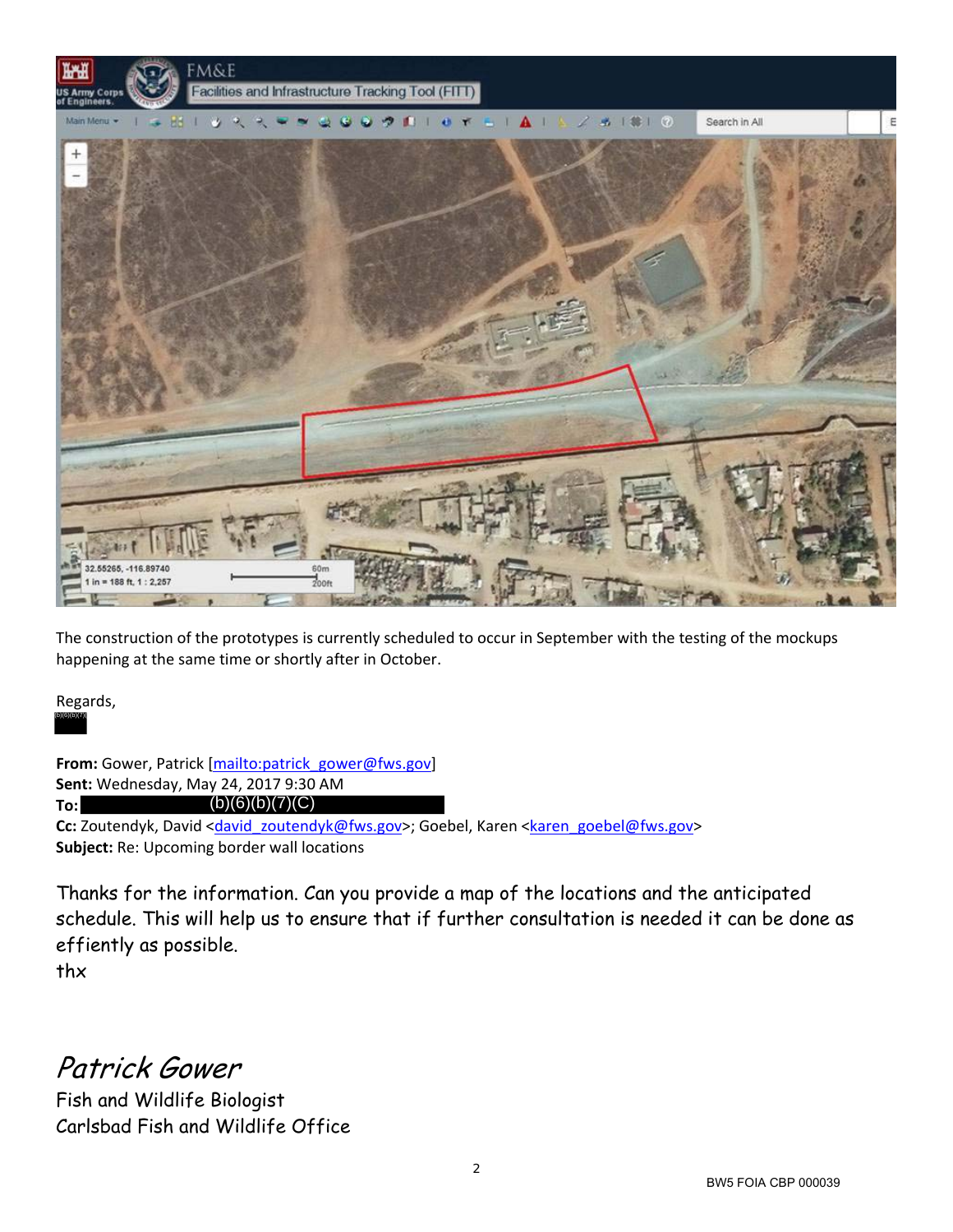## (760) 431-9440 ext 352

On Tue, May 23, 2017 at 5:01 PM,  $(b)(6)(b)(7)(C)$  wrote:

(b)(6)(b)(7)(C)

Hi Pat,

The plan is to build the border fence prototypes in an approximately 120' by 1,000' project area on the border in the alignment of the secondary border fence east of the Otay Mesa Port of Entry (POE). A number of different prototypes would be built between the current eastern terminus of the secondary border fence and the SDG&E pump station. The project area is on CBP owned land and has been completely previously disturbed as the result of construction, maintenance, and operation of the secondary and primary border fences and border roads. Mock ups of the prototypes would also be installed and tested on an asphalt parking lot at the fully developed San Diego Sector maintenance support facility on Pogo Row.

Resource surveys would be done out of an abundance of caution and we would consult and develop avoidance measures as necessary. Standard construction BMPs and storm water controls would be implemented to ensure construction activities wouldn't impact adjacent undisturbed areas or nearby sensitive resources. Let me know if you have any questions. Thanks.

Regards,

(b)(6)(b)(7)(

**To:**

**From:** Gower, Patrick [mailto:patrick\_gower@fws.gov] **Sent:** Monday, May 15, 2017 1:30 PM

 $(b)(6)(b)(7)(C)$ 

Cc: Zoutendyk, David <david\_zoutendyk@fws.gov>; Goebel, Karen <karen\_goebel@fws.gov> **Subject:** Upcoming border wall locations

Has CBP determined where they intend on having the border fence mock ups placed? The attached article says Otay mesa on federal land. Much of the federal land on Otay has sensitive species on it so has CBP looked at what resources could be impacted by building of the prototypes and what measures may be needed to avoid these resources?

Patrick Gower

Fish and Wildlife Biologist